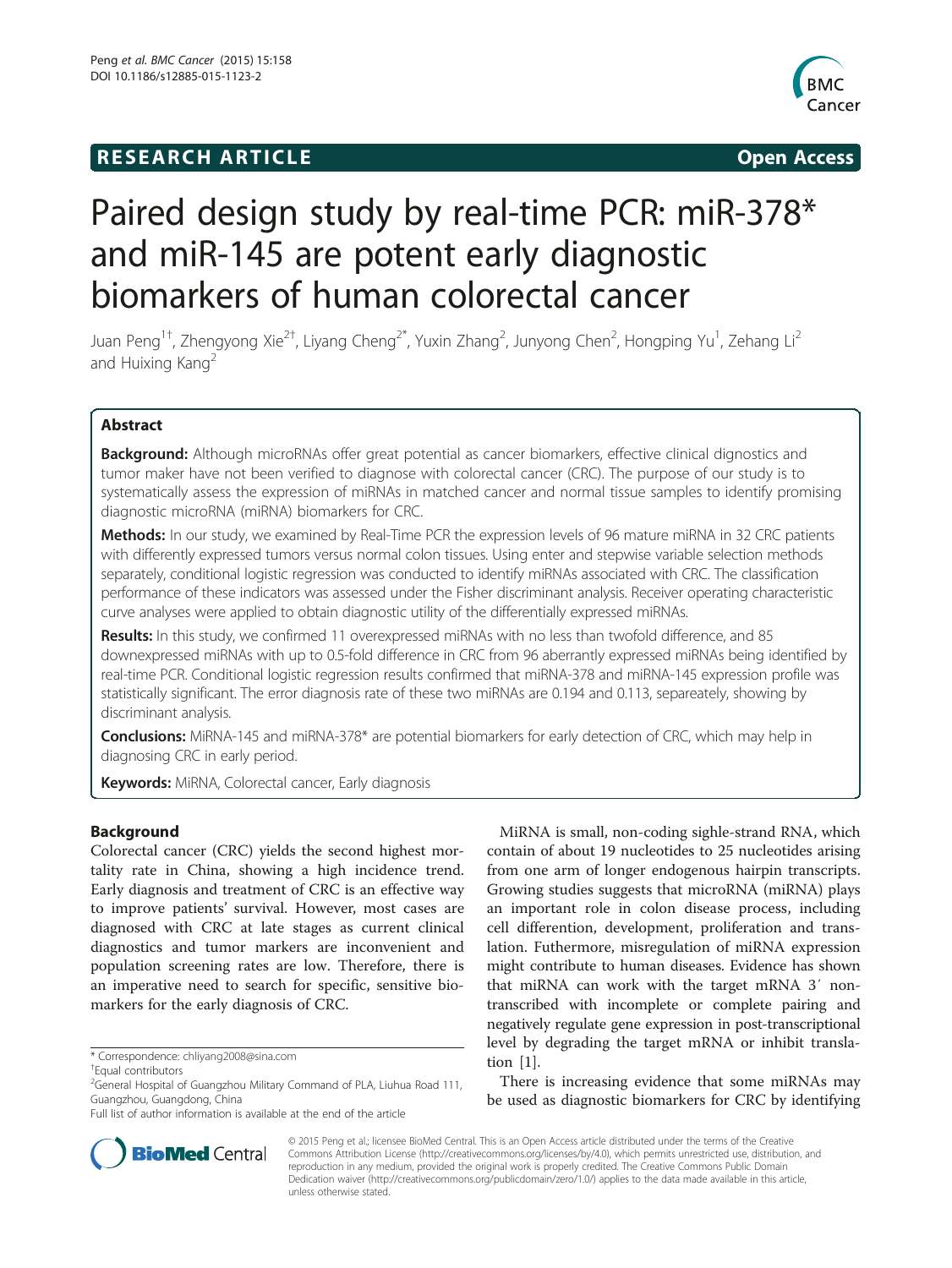differences in miRNA expression of colorectal tumors and ajacent non-neoplastic tissues from patients. For example, E Bandrés et al. reported that miR-31, miR-96, miR-133b, miR-135b, miR-145, and miR-183 are the most significantly deregulated miRNAs and the expression level of miR-31 was correlated with the stage of CRC tumor [[2\]](#page-6-0). Calin et al. reported that one of the most upregulated miRNAs is miR-106a, which is consistently reported in six studies, and the five most downregulated miRNAs are miR-30a-3p, miR-139, miR-145, miR-125a, and miR-133a, which are consistently reported and differentially expressed in four studies; these miRNAs may actually be of clinical use as diagnostic/ prognostic biomarkers or therapeutic targets [[3\]](#page-6-0). However, most of the screening studies have small sample with no prediction accuracy of candidate diagnostic biomarkers.

To determine much sensitive indicators, the present study examined the expression of 96 mature miRNAs in a panel of 31 matched pairs of tumoral and non-tumoral tissues by real-time PCR. Conditional logistic regression was used to screen the factors contributed to the occurrence of tumor, among which miR-145 and miR-378\* were found being statistically significant. Futher analysis reveals miR-378\* and miR-145 exhibits potential as a good diagnostic and prognostic marker.

#### Methods

To investigate whether miRNAs are differentially expressed in CRC versus normal colon tissues, surgical specimens of cancer tissue and adjacent normal mucosa were obtained from 32 patients with colorectal cancer who underwent surgery at The General Hospital of PLA Guangzhou Military Area between 2012 and 2013. Fresh CRC and adjacent noncancerous colorectal tissues, which were used as specimens, were obtained by experienced surgeons and examined by experienced pathologists. Surgery was performed to remove the primary tumor immediately after carcinoma was diagnosed. Incision was performed from the edge of the site by at least 2 cm. Tumor stage was classified according to the International Union against Cancer (UICC, 6th ed., 2002). Informed written consent was obtained from each patient, and research protocols were approved by the Medical Ethics Committee of the General Hospital of PLA Guangzhou Military Area.

RNA extraction was performed to obtain cryopreserved tissues and adjacent group-woven sliced tissues with liquid nitrogen, grinding into powerder using Trizol total RNA isolation reagent as per the manufacturer's protocal [[4\]](#page-6-0). Concentration and purity of isolated RNA were assessed by measuring the optical density at 260 (OD260) and 280 nm (OD280).

Isolated RNA was of high purity and integrity. A260/ A280 ratios for the human genomic DNA extracted

from spit were consistently within generally acceptable values of 1.7 to 2.0 [\[5](#page-6-0)]. Reverse transcription-related operations were performed following the kit instructions.

Quantification was performed by real-time PCR using SYBR Premix Ex Taq TM (TaKaRa) for the most upregulated or most downregulated miRNAs. The primers for U6 were obtained from TaKaRa. PCR was performed in a real-time PCR system (Bio-Rad) with the following reaction conditions: Real-time PCR kit was operated in strict accordance with the manufacturer's instructions. The cycling program consists of  $1\times$  at 95°C for 10 min and  $40\times$  (15 s at 95°C) at 60°C, plus extension of 60 s, for a total of 40 cycles [[6\]](#page-6-0).

Default threshold settings were used as threshold cycle (Ct) data. The Ct is the fractional cycle number at which the fluorescence passes the fixed threshold [\[7\]](#page-6-0). After calculating the Ct value, expression values were normalized to those for U6, which were calculated as  $\Delta$ Ct = Ct – Ct<sub>U6</sub> (expression of the relative expression profile). Therefore,  $\Delta \Delta \text{C}t = \Delta \text{C}t$  (tumor group) –  $\Delta \text{C}t$  (control group) [[8](#page-6-0)]. Relative quantification of miRNA expression was calculated with  $2^{-\Delta\Delta Ct}$  method, which represents relative fold changes of miRNA expression.

#### Statistical analysis

The patients' demographics for continuous variables were reported as mean ± SD, while percentage, and frequency calculated for categorical variables. Paired Student's t-test was used to determine the level of significance  $(P < 0.05)$ . Conditional logistic regression model was used to calculate odds ratio with 95% confidence interval to estimate association and control the potential confounding variables, confirming diagnostic use of miRNAs that contributes to CRC probability. Discriminant analysis for classification of tissues types [[9\]](#page-6-0) was performed to determine the discriminative ability of the screened miRNAs. Statistical analysis was performed using IBM SPSS version 16.0 software. P values of less than 0.05 were considered statistically significant.

#### Results

#### Clinicopathological characteristics of CRC patients

The clinicopathological factors of the 32 (16 women) participants with CRC recruited to the study are showed in Table [1.](#page-2-0) The mean age of the respondents was 31.3 years (±5.6 SD). No participants showed evidence of disease complications. A total of 23 participants (71.9%) were within the age range of 60 years to 83 years, while9 patients (28.1%) were in the age range of 20 years to 60 years. In addition, 16 participants (50%) had stage II disease, while the other 16 (50%) were diagnosed with stages III and IV disease. Although Beştaş R et al. suggested that vascular endothelial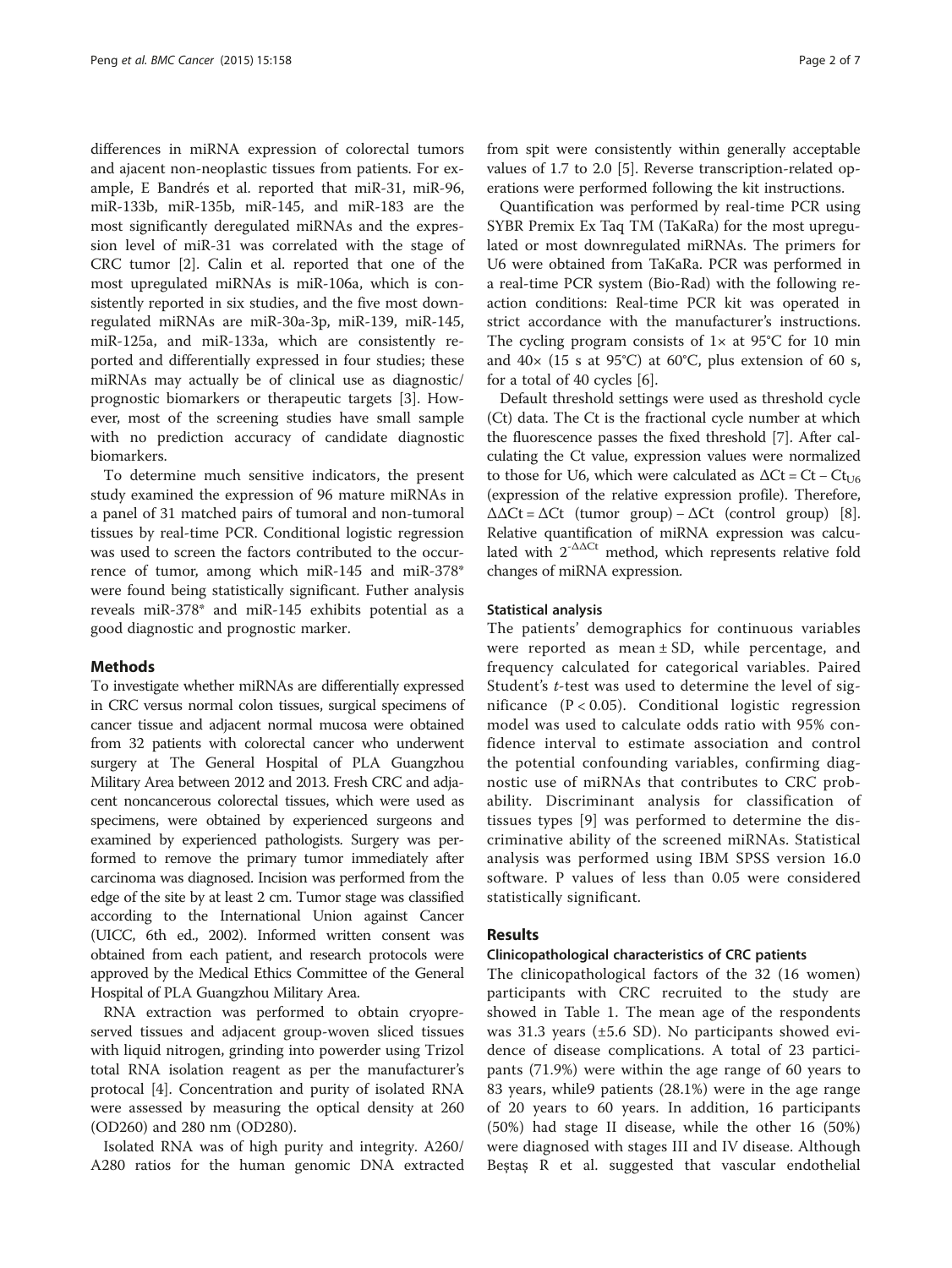<span id="page-2-0"></span>

| Table 1 Clinicopathological characteristics of CRC |  |
|----------------------------------------------------|--|
| patients                                           |  |

| Variable                              | Frequency      | Percentile (%) |
|---------------------------------------|----------------|----------------|
| Sex                                   |                |                |
| Male                                  | 16             | 50.0           |
| Female                                | 16             | 50.0           |
| Age at diagnosis (years)              |                |                |
| <60                                   | 9              | 28.1           |
| $\geq 60$                             | 23             | 71.9           |
| Stage                                 |                |                |
| $\mid \mid$                           | 16             | 50.0           |
| $\begin{array}{c} \hline \end{array}$ | 13             | 40.6           |
| $\mathsf{I}\mathsf{V}$                | 3              | 9.4            |
| <b>VEGF</b>                           |                |                |
| Negative (9)                          | 4              | 44.44          |
| CK20                                  |                |                |
| $^{+}$                                | $\overline{2}$ | 20.0           |
| $^{++}$                               | 4              | 40.0           |
| $++++$                                | $\overline{4}$ | 40.0           |

growth factor (VEGF) expression is significantly correlated with advanced stage [[10\]](#page-6-0), we did not found any correlation in this study. Among nine patients reported VEGF, 4 patients (44.44%) were negative in VEGF and 5 out of them were positive. Loss of CK20 expression is associated with poorly differentiated carcinoma [\[11](#page-6-0)]. Ten (31.3%) out of 31 patients were positive in CK20.

### Fold change of 96 selected miRNAs further validated by TaqMan RT-qPCR

To identify miRNAs that are differentially expressed in tissues, we analyzed expression profiles of 1448 miRNAs, founding 497 miRNAs expression profiles showed statistical significance, in which 155 miRNAs have statistical significance in paired t-test and satisfied the strict condition of  $P \le 0.001$ .

To further validate the expression levels of these miR-NAs, 31 patients were qualified and selected for performing qPCR validation phase. In the condition of fold chang  $>2.0$  and  $P < 0.05$ , we gained a set of 96 miRNAs that were differentially expressed between the colorectal tissues and normal tissues, which were consistent with the results of TaqMan Human MicroRNA Array. Twelve miRNAs were upexpressed, while 84 miRNAs (has-miR-137, hsa-miR-133a, hsa-miR-143, hsa-miR-363, hsa-miR-4770, hsa-miR-490-5p, hsa-miR-133b, and so on) were deexpressed in tumors compared with those in normal tissues (adjusted  $P = 0.05$ ) (Figure 1).

# Selected miRNA expression levels in CRC tissues and neighboring noncancerous tissues

After a series of selection processes independently with enter method and conditional forward method in conditional logistic regression, we found nine statistically significant miRNAs in enter method, namely, miR574-3p, miR422a, miR490-3p, miR-374b, miR-133a, let7g, miR-378\*, miR-9\* and miR-378i.

On the other hand, we found seven statistically significant miRNAs, namely, miR-145, miR-363, miR-378\*,

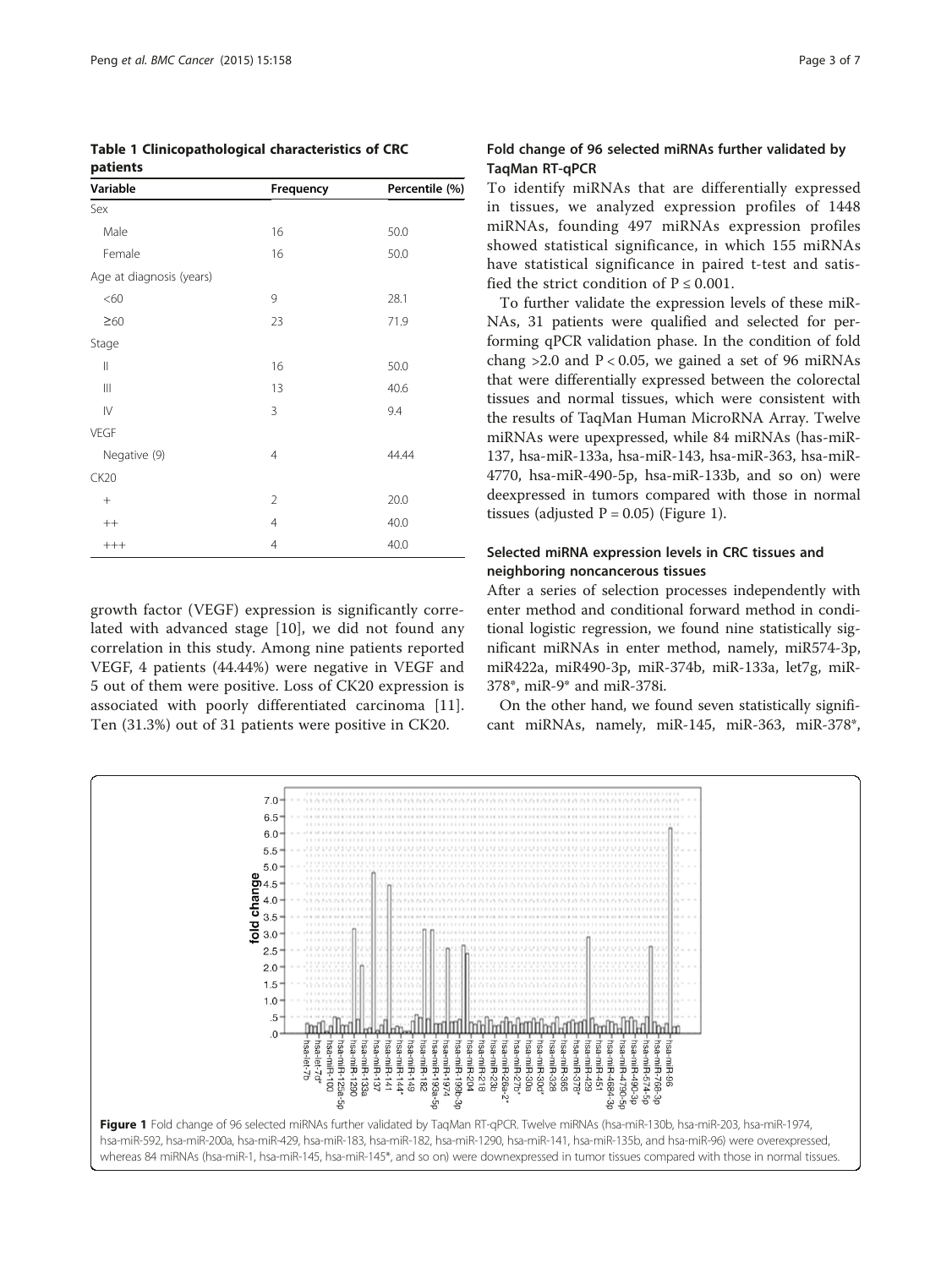

miR-137, miR-100, miR-125a-5p, miR-143 in conditional forward method. This result was consistent with Pagliu A. et al.'s study who found that analysis of the combined action of miR-143 and miR-145 on oncogenic pathways in colorectal cancer cells reveals a coordinate program of gene repression [\[12](#page-6-0)]. Besides, the expression levels of these miRNAs between CRC tissues and the neighboring noncancerous colorectal tissues were compared using qRT-PCR analysis. Preliminary results showed that the level of miR874-3p, miR-422a, miR-490-3p, miR-374b, miR-133a, let-7 g, miR-378, miR-9\*, and miR-378i were all deregulated in the CRC tissues compared with the neighboring noncancerous colorectal tissues (all P < 0.05) (Figure 2).

#### Logistic regression and fold change of miR-145 in different clinical stages

To further screen the most contribution factors to CRC among these miRNAs, the variables above were used to analyze in the conditional logistic regression. The results indicated that miR-378\* is the kept variable with statistical significance to distinguish CRC from normal tissues

(P < 0.05; odds ratio = 4.6; 95% CI of odds ratio = 1.25 to 16.84). Similarly,miR145 is also the kept variable with statistical significance to distinguish CRC from normal tissues ( $P < 0.05$ ; odds ratio = 4.21; 95% CI of odds ratio = 1.17 to 15.13) (Table 2). These results were consistent with those from the study of Zhang et al., who indicated that miRNA378 is a reliable, hemolysis-independent biomarker for CRC [[13\]](#page-6-0). We compared the expression of miR-378\* in different clinical stages and found that miR-378\* is downregulated in all stages. A previous study also proved that the expression of miR-378a-3p and miR-378a-5p was significantly associated with TNM stage [[14\]](#page-6-0). These results indicate that clinical stage may influence the expression of miRNAs (Figure [3\)](#page-4-0).

#### Discriminant analysis for miR-378\*

To verify the diagnostic value of miR-378\*, Fisher discriminant analysis was analyzed to predict the category and determine the diagnostic ability of miR-378\*. After ln-gamma transformation of the sample data, the variables followed normal distributions and equal variance matrix for categories I and II.

Table 2 Conditional logistic regression for the relationship between miRNAs and CRC

| --- ------- -- -- --- -- -- -- - |             |                |       |                       |            |               |
|----------------------------------|-------------|----------------|-------|-----------------------|------------|---------------|
| Variable                         | Coefficient | Standard error | Wald  | <sup>&gt;</sup> value | Odds ratio | 95% CI        |
| hsa-miR-378 $*$                  | .525        | 0.663          | 5.297 | 0.021                 | 4.596      | 1.25 to 16.84 |
| hsa-miR-145                      | .438        | 0.653          | 4.853 | 0.028                 | 4.210      | 1.17 to 15.13 |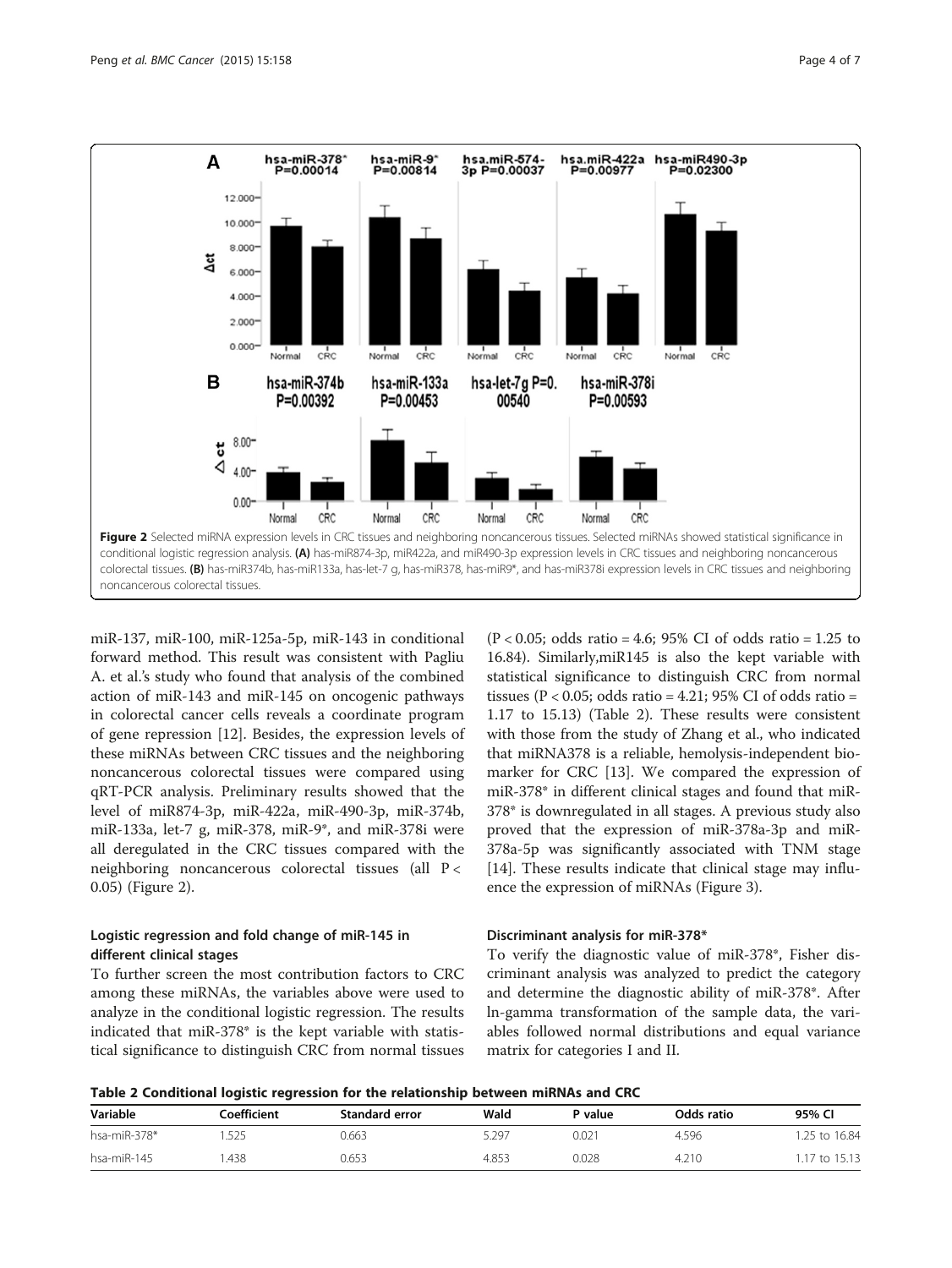<span id="page-4-0"></span>

Evidently, as shown in Table 3, true-positive rate is 80.65% and false-positive rate is 19.35%. The whole discriminant analysis results are listed in Table 3.

#### Receiver operator characteristic curve for miR-378\* and miR-145

Area under the curve for the receiver operator characteristic function for miR-378\* and miR-145 were 0.975 (95% confidence interval 0.923–1.00, p < 0.0005) and 0.996 (95% confidence interval 0.982–1.00, p < 0.0005) separately. At an optimal cut score of  $\geq 3.80$  and  $\lt$  -1.975 (fold change 0.025) separately, sensitivity was 100% both and specificity was 60% and 98% separately. A score of −1.167 (fold change 0.833) or greater for miR-145 had 93.3% specificity but had sensitivity of only 93.8% (See Figure [4](#page-5-0), Table [4\)](#page-5-0).

#### **Discussion**

Interestingly, our results in CRC samples agree with those obtained by Faltejskova P et al., who found that

Table 3 Discriminant analysis results

| Original | Prediction |               | <b>Total</b> | Error rate (%) |  |
|----------|------------|---------------|--------------|----------------|--|
| group    | Tumor      | <b>Normal</b> |              |                |  |
| Tumor    | 25         | h             | 31           | 19.35          |  |
| Normal   | 6          | 25            | 31           | 19.35          |  |
| Total    | 31         | 31            | 62           | 19.35          |  |

the miRNAs functioning as tumor suppressors in CRC are miR-378, miR-375, miR-422a, and miR-215 from 667 miRNAs in a paire design study [[15\]](#page-6-0). Furthermore, Cui SY et al. found that microRNA-145 as a potent tumour suppressor that regulates multiple cellular pathways [\[16](#page-6-0)]. Zhang GJ et al. also indicated that miR-378 is an independent prognostic factor that inhibits cell growth and invasion in CRC. Most important is HouY et al. suggest that microRNA-145 as ideal biomarker for the diagnosis of various carcinomas [[17\]](#page-6-0).

Notably, our current study showed that discriminant analysis based on expression data revealed that miR-378\* can distinguish CRC from normal tissues. This result is important for the potential role of new molecular gene miR-378\* in future diagnostic processes in the absence of effective early diagnostic biomarkers.

The different biological effects of any particular miRNA in different cells could be dependent of the cellspecific collection in target genes [[18](#page-6-0)]. miR-378 inhibits progression of human gastric cancer MGC-803 cells by targeting MAPK1 in vitro [\[19](#page-6-0)]. miR-378 also promotes BMP2-induced osteogenic differentiation of mesenchymal progenitor cells [\[20](#page-6-0)]. Furthermore, miRNA-profiling study proved that miR-378 was significantly upregulated in cachexia related to enhanced adipocyte lipolysis in human cancer [[21](#page-6-0)]. Notably, Panza A, et al., found that miR-145 is a novel target of PPARγ, acting as a tumor suppressor in CRC cell lines and being a key regulator of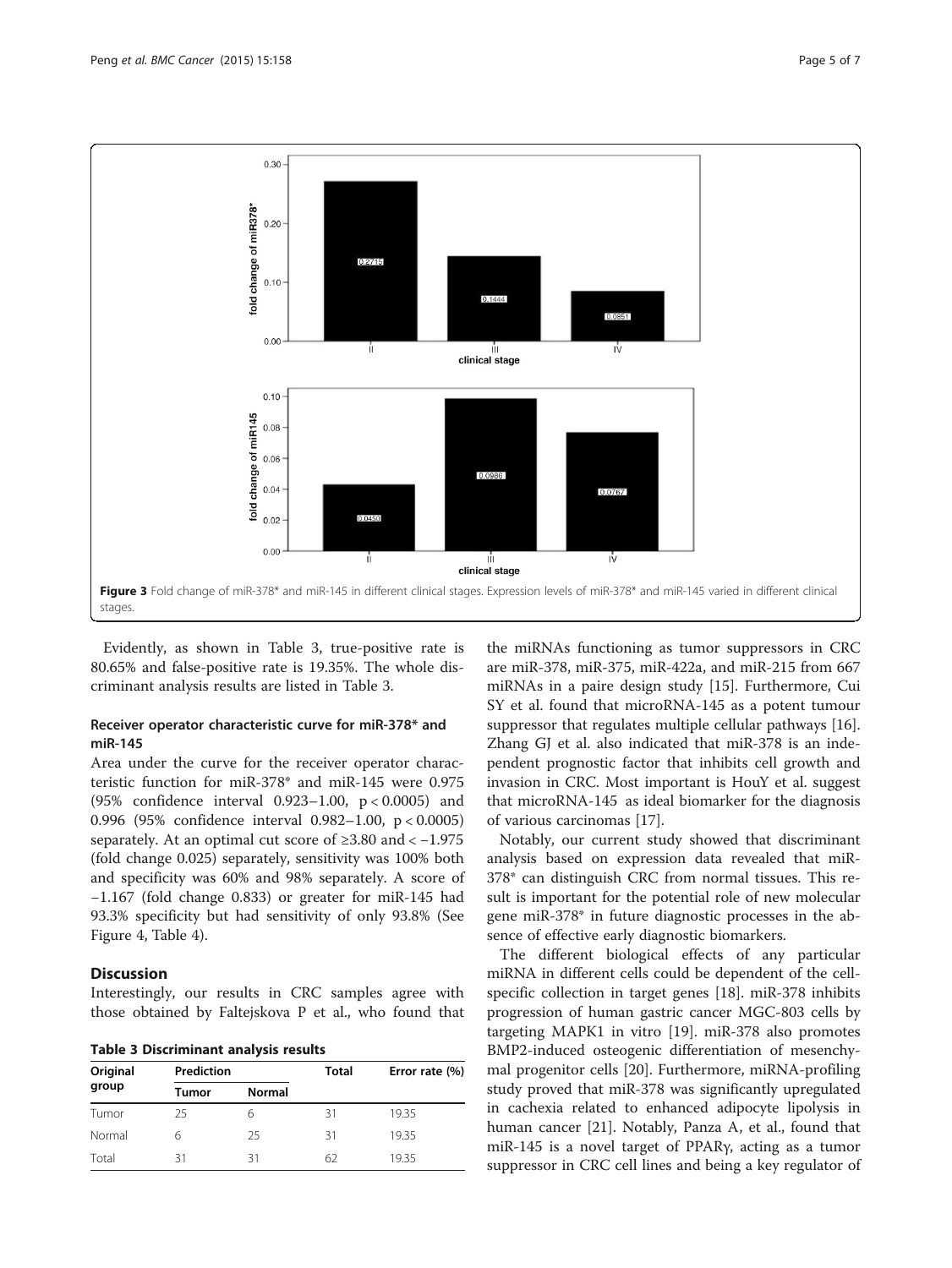<span id="page-5-0"></span>

intestinal cell differentiation by directly targeting SOX9, a marker of undifferentiated progenitors in the colonic crypts [[22](#page-6-0)].

Therefore, high-field miR-378\* and miR-145 are powerful means for investigating early CRC signs and are promising sensitive tools to support medical diagnosis.

Table 4 Coordinates of the ROC Curve for miR378\* and miR145

| miR378*          |                    | miR145                    |                  |                    |                           |
|------------------|--------------------|---------------------------|------------------|--------------------|---------------------------|
| Cut-off<br>value | Sensitivity<br>(%) | <b>Specificity</b><br>(%) | Cut-off<br>value | Sensitivity<br>(%) | <b>Specificity</b><br>(%) |
| 37.90            | 100                | 0.0                       | $-11.084$        | 100                | 0.0                       |
| 12.52            | 100                | 7.7                       | $-8.427$         | 100                | 0.1                       |
| 7.02             | 100                | 13.3                      | $-6.117$         | 100                | 0.1                       |
| 5.89             | 100                | 20.0                      | $-5.166$         | 100                | 0.2                       |
| 5.70             | 100                | 16.7                      | $-4.489$         | 100                | 0.3                       |
| 5.28             | 100                | 33.3                      | $-3.919$         | 100                | 0.3                       |
| 4.93             | 100                | 40.0                      | $-3.717$         | 100                | 0.4                       |
| 4.31             | 100                | 46.7                      | $-3.390$         | 100                | 0.5                       |
| 3.82             | 100                | 53.3                      | $-3.063$         | 100                | 0.5                       |
| 3.80             | 100                | 60.0                      | $-2.864$         | 100                | 0.6                       |
| 3.43             | 93.8               | 60.0                      | $-2.495$         | 100                | 0.7                       |
| 2.39             | 93.8               | 66.7                      | $-2.294$         | 100                | 0.7                       |
| 1.82             | 93.8               | 73.3                      | $-1.975$         | 100                | 0.8                       |
|                  |                    |                           | $-1.167$         | 93.8               | 0.9                       |
|                  |                    |                           | $-0.082$         | 93.8               | 1.0                       |
|                  |                    |                           |                  |                    |                           |

Future validation of these methods is preparing planned on a prospective study. Thus, previous studies reveals that change of miR-378 expression has been previously reported in nasopharyngeal cancer. Yu BL et al. reported that repressing TOB2 expression would cause miR-378 to function as an oncomiR in nasopharyngeal carcinoma [[23\]](#page-6-0); miR-378/ATP also binds Cassette Transporter G1- Signaling pathway [\[24\]](#page-6-0).

## **Conclusions**

In summary, our real-time PCR results identified alterations of miRNA expression in CRC with two downregulated miRNAs (miR-378\* and miR-145), which may be novel candidate biomarkers for CRC. Although, both miR-145 and miR-378\* contribute to the probability of CRC, comparison between the roles of miR-145 and miR-378\* in the CRC progression will give more information to the cell transcription mechanisms.

Further mechanistic studies focusing on miR-378\* and miR-145 are required to investigate its underlying roles in the tumorigenesis of CRC [[24](#page-6-0)].

#### Abbreviations

CRC: Colorectal cancer; Real-time RT-PCR: Real-time reverse transcription polymerase chain reaction.

#### Competing interests

The authors declare that they have no competing interests.

#### Authors' contributions

ZYX and ZXY performed all the experimental work, prepared data for analysis, and helped with the manuscript; JP analyzed the data; JYC, ZHL and HXK coordinated the original collection of the samples. JP, ZYX and YXZ